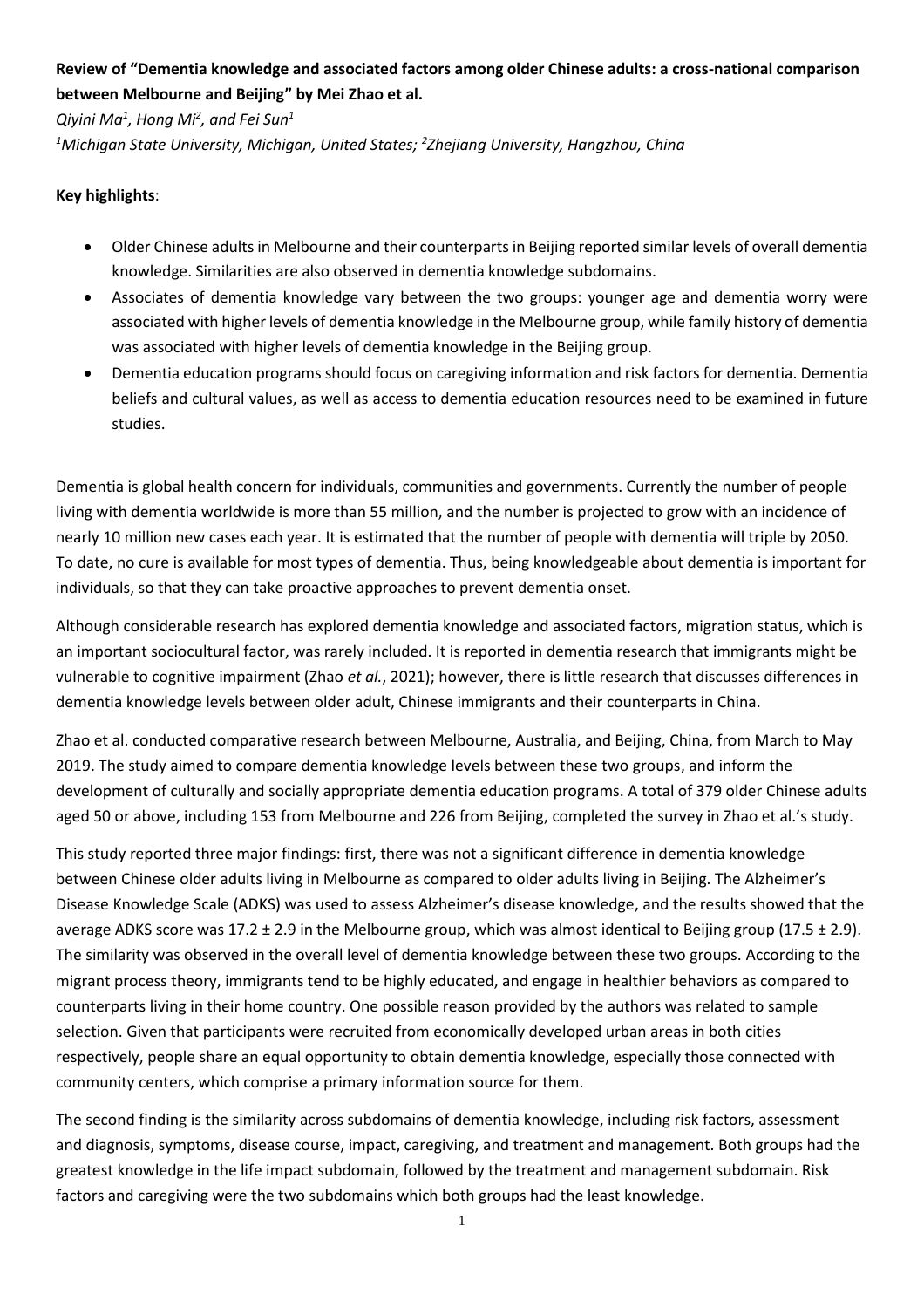The third finding relates to differential factors associated with dementia knowledge between the two groups. It was found that younger age and self-rated dementia worry were significantly correlated with the ADKS total score in older Melbourne Chinese. A family history of dementia was the only variable associated with a greater level of dementia knowledge in Beijing group. In the absence of contact limitations, older Chinese in Beijing tended to have more connections with people living with dementia (PLWD) in their family; this is especially the case when older adults are caregivers for family members with dementia, which leads to them developing a greater knowledge of dementia. However, for those participants living in Melbourne, their own worry was associated with a higher awareness of dementia, and the presence of a family member with dementia appears to have no significant influence on dementia knowledge.

The projected increase in dementia incidence globally calls for more efforts to increase dementia awareness and knowledge. Previous studies indicate that immigrants might face unique obstacles, such as limited knowledge of the disease, social isolation and unfamiliarity of health care system due to language barriers. Yet, research on dementia knowledge in relation to immigrant status is limited. Hence, Zhao et al.'s study examining differences between immigrant and non-immigrant populations has significantly contributed to this area of research.

Public education programs designed to increase dementia knowledge among Chinese older adults are much needed. Dr. Zhao's findings affirmed the importance of public education, and highlighted specific domains, such as risk factors and caregiving as areas of emphasis for dementia education programs. Additionally, to effectively reach out to immigrant groups, culturally and socially appropriate approaches aligned with the older adults' beliefs and traditions should be used. Future studies need to include rural older adults, and examine disparities in access to dementia education, as well as health and social services, which can also affect older adults' dementia knowledge.

## **References**:

- *1. Kovaleva, M., Jones, A., Maxwell, C. A., & Long, E. M. (2021). Immigrants and dementia: Literature update. Geriatric nursing (New York, N.Y.), 42(5), 1218–1221. https://doi.org/10. 1016/j.gerinurse.2021.04.019*
- *2. Zhao, M., Lv, X., Lin, X., You, E., Zhang, H., Ellis, K. A., ... & Lautenschlager, N. T. (2021). Dementia knowledge and associated factors among older Chinese adults: a cross-national comparison between Melbourne and Beijing. International Psychogeriatrics, 33(10), 1057-1067. doi:10.1017/S1041610221000053*
- *3. Zheng, Y. B., Shi, L., Gong, Y. M., Wang, X. X., Lu, Q. D., Que, J. Y., Khan, M. Z., Bao, Y. P., & Lu, L. (2020). Public awareness and knowledge of factors associated with dementia in China. BMC public health, 20(1), 1567. https://doi.org/10.1186/s12889-020-09665-7*



Qiyini Ma is a PhD candidate at Zhejiang University (ZJU) and a visiting scholar of Michigan State University (MSU). Her research focus lies in population ageing and long-term care policy.